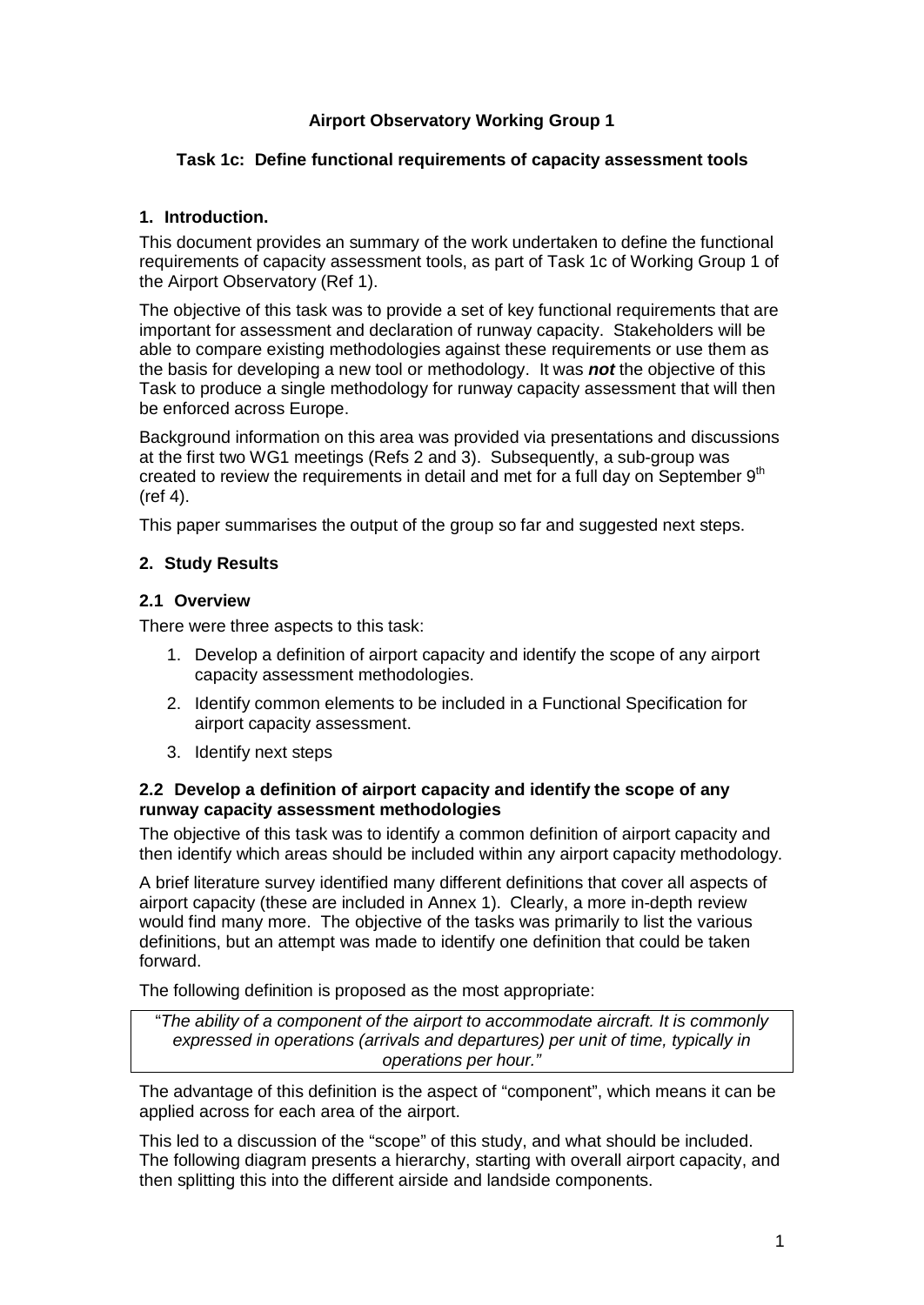

The diagram indicates three elements to each of the airside and landside components. As a first output from this tasks, it was agreed that "functional requirements" should be reviewed for each of these six components.

# **2.3 Determine key aspects of each methodology**

Having determined the scope of the functional requirements, namely the six components, the objective was to identify the factors that "*should ideally"* be included in any assessment of capacity.

At this stage, the list of factors for each component is not proposed as exhaustive, but should be seen as a checklist for the undertaking of a capacity assessment. Depending on the status of the airport (e.g. coordinated or schedule facilitated), some or all of the factors may be taken into account, but all should at least be considered.

In addition to the factors, some calculations were suggested that could be used to help understand the actual capacity of the component as well as the operational efficiency of the current operation. This latter aspect may help in understanding the potential "latent" capacity in any airport system. Again, the objective was to keep the calculations and the processes simple.

The factors and calculations for each of the six components are presented in the following tables.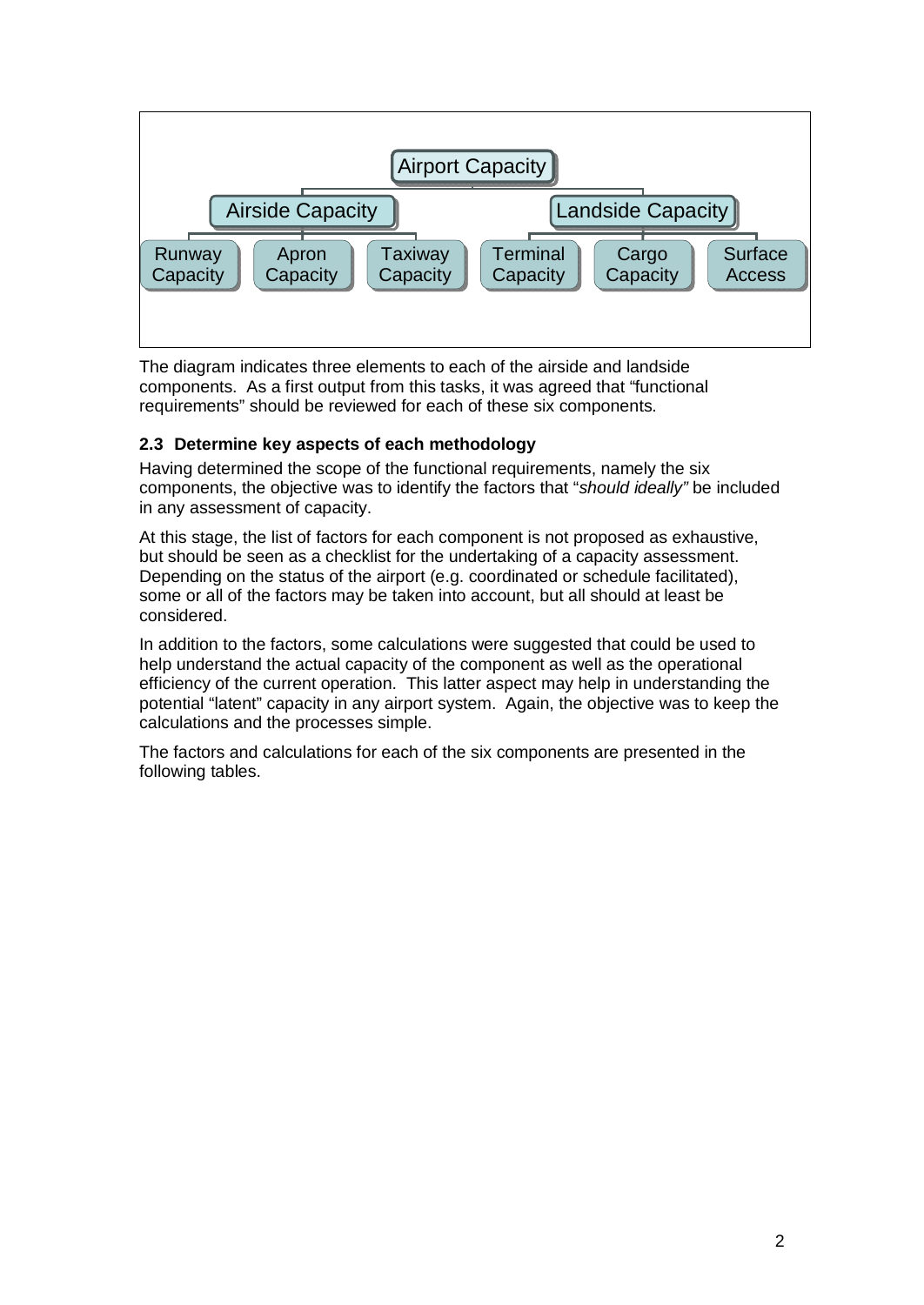| <b>AIRSIDE: RUNWAY CAPACITY</b> |                                                                                                                                                                                                                                                         |  |  |  |
|---------------------------------|---------------------------------------------------------------------------------------------------------------------------------------------------------------------------------------------------------------------------------------------------------|--|--|--|
| <b>FACTORS</b>                  | Environment, eg:<br><b>TMA capacity (SIDs</b><br>and STARs etc)<br>Political<br>$\Omega$<br><b>Runway Occupancy</b><br>Curfews<br>$\Omega$<br>Time<br>Noise preferential routes<br>Runway                                                               |  |  |  |
|                                 | Traffic Mix:<br>configurations<br>$\Omega$<br>Aircraft types<br>Weather<br>$\circ$<br>Arrivals vs.<br>$\Omega$<br>Separations and<br>departures<br>spacing<br>Infrastructure                                                                            |  |  |  |
| <b>CALCULATION</b>              | Expressed in "movements per hour"<br>$\bullet$<br>Operational analysis, to measure (for example):<br>Operational efficiency, including aggregate<br>$\circ$<br>measures of:<br>Delay (exact definition to be determined)<br>$\circ$<br>ş<br>Punctuality |  |  |  |

| <b>AIRSIDE: APRON CAPACITY</b> |                                                                     |                                                                            |  |  |
|--------------------------------|---------------------------------------------------------------------|----------------------------------------------------------------------------|--|--|
| <b>FACTORS</b>                 | Stands:<br>$\bullet$<br>Number                                      | Communication and<br>coordination between<br>stakeholders (e.g. A-<br>CDM) |  |  |
|                                | $\Omega$                                                            |                                                                            |  |  |
|                                | Type (i.e. size)<br>$\circ$                                         |                                                                            |  |  |
|                                | Remote vs.<br>$\cap$<br>contact                                     | Equipment and<br>infrastructure                                            |  |  |
|                                | Push-back vs.<br>$\Omega$<br>forward                                | Weather                                                                    |  |  |
|                                | Traffic mix                                                         |                                                                            |  |  |
| <b>CALCULATION</b>             | Expressed in "movements per hour"                                   |                                                                            |  |  |
|                                | Operational analysis, to measure (for example):<br>Turn-around time |                                                                            |  |  |
|                                |                                                                     |                                                                            |  |  |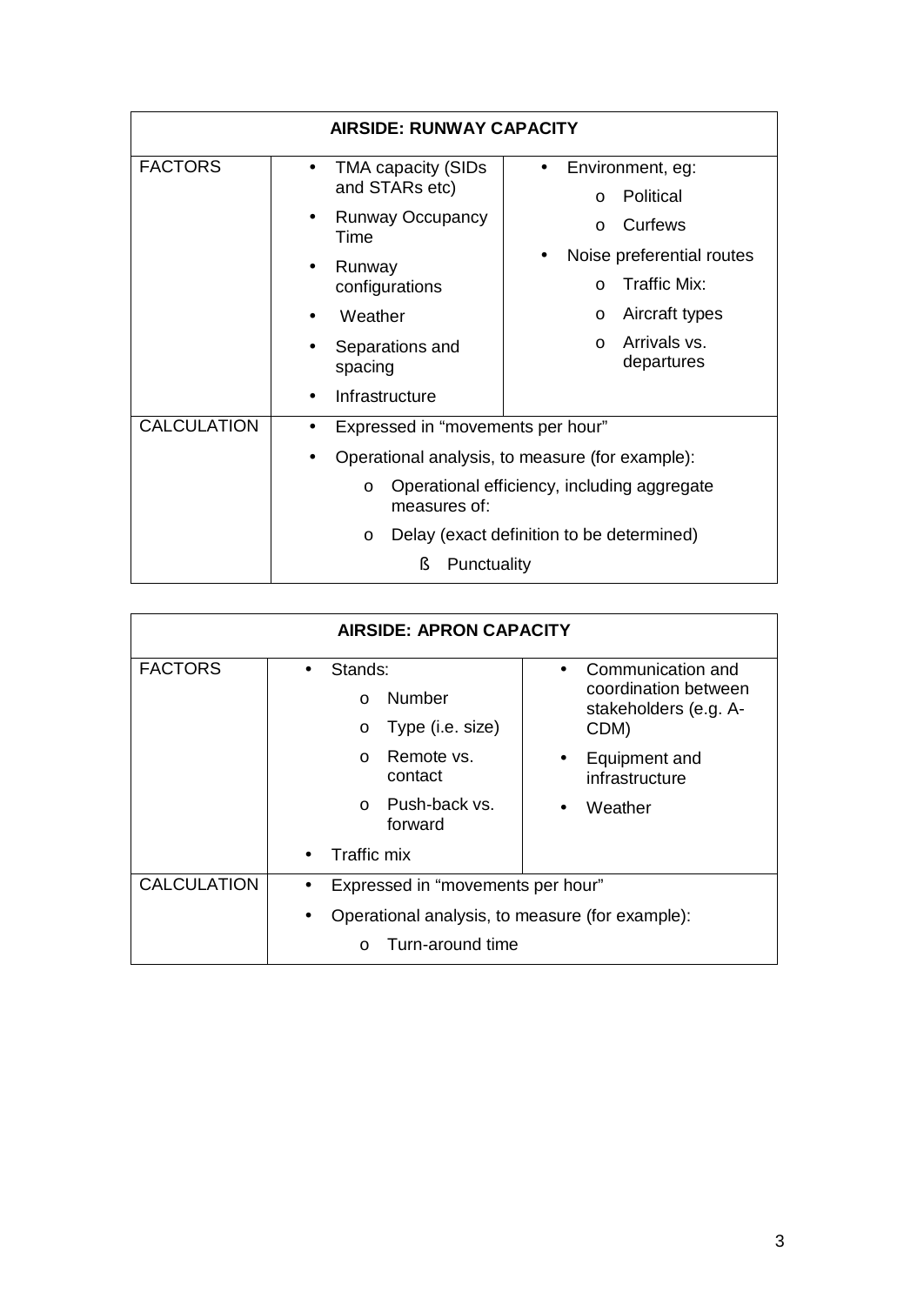| <b>AIRSIDE: TAXIWAY CAPACITY</b> |                                                                                                                                    |  |  |
|----------------------------------|------------------------------------------------------------------------------------------------------------------------------------|--|--|
| <b>FACTORS</b>                   | Number of taxiways<br>Taxiway management<br>(ATC)<br>Taxiway layout<br>$\bullet$<br>Complexity of taxi<br>$\circ$ E.g. Alternative |  |  |
|                                  | routings<br>Parallel                                                                                                               |  |  |
|                                  | Taxiways<br>Equipment                                                                                                              |  |  |
|                                  | Number of exit and<br>Stop bars /<br>$\Omega$<br>entry points to the<br>lighting                                                   |  |  |
|                                  | runway<br>A-SMGCS<br>$\Omega$                                                                                                      |  |  |
| <b>CALCULATION</b>               | Expressed in "movements per hour"<br>Operational analysis, to measure (for example):                                               |  |  |
|                                  |                                                                                                                                    |  |  |
|                                  | Taxi-times:<br>$\Omega$                                                                                                            |  |  |
|                                  | ş<br>Of block to wheels up, or                                                                                                     |  |  |
|                                  | ş.<br>Off block to join holding point                                                                                              |  |  |

| <b>LANDSIDE: TERMINAL CAPACITY</b> |                                                                                                                                |                                                     |  |  |
|------------------------------------|--------------------------------------------------------------------------------------------------------------------------------|-----------------------------------------------------|--|--|
| <b>FACTORS</b>                     | Check-in capacity<br>(number of counters)                                                                                      | Number and size of<br>terminals                     |  |  |
|                                    | Border control: arrival                                                                                                        | Distance to gates                                   |  |  |
|                                    | and departure<br>Schengen vs. non-                                                                                             | Remote vs. contact<br>stands                        |  |  |
|                                    | Schengen (traffic mix)                                                                                                         | Number of gates                                     |  |  |
|                                    | Transfer capacity                                                                                                              | Passenger flow                                      |  |  |
|                                    | Security capacity                                                                                                              | efficiency (e.g. signage)                           |  |  |
|                                    |                                                                                                                                | Baggage facilities                                  |  |  |
| <b>CALCULATION</b>                 | hour                                                                                                                           | Expressed in passengers per year and passengers per |  |  |
|                                    | Capacity for the terminal a function of the capacity of the<br>various components (e.g. check-in, security, border<br>control) |                                                     |  |  |
|                                    | Operational analysis, to enable a local assessment of the<br>efficiency of each component                                      |                                                     |  |  |

**Cargo capacity**: The factors for the cargo capacity were beyond the scope of the experts within the sub-group (the representative for the cargo carrier was unable to attend). This should therefore be considered by cargo experts as part of the next steps. However, it would be expected that they should include an assessment of the capacity of both cargo handling facilities and of the cargo apron itself. Clearly, some appreciation of the difference between dedicated cargo airports, and those for which cargo is a small part of the operation should also be considered.

Expected to be measured in terms of tonnes per year and movements per year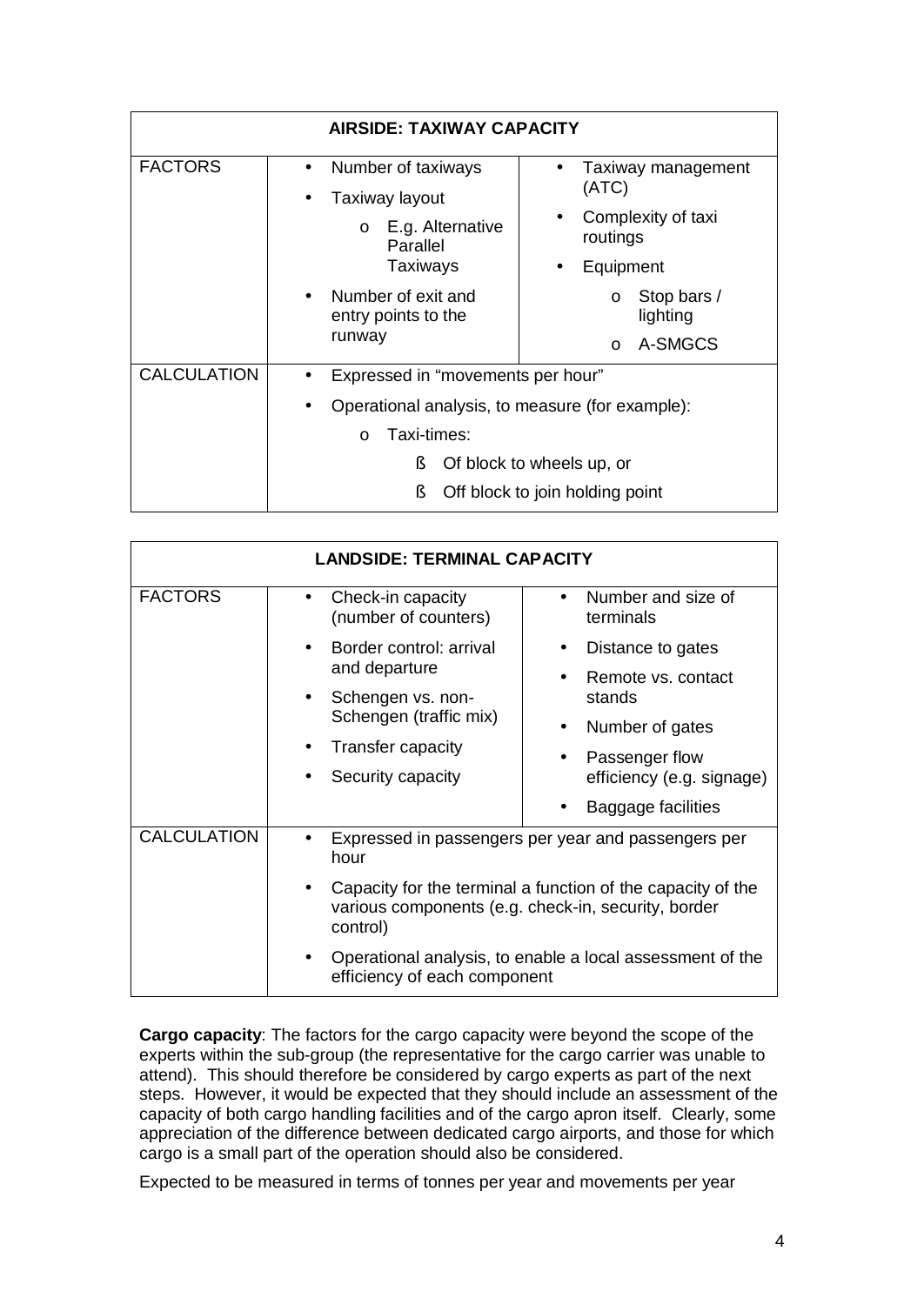**Surface access**: This aspect was included for completeness but was out of scope for this exercise. However, this is expected to be covered by WG3: inter-modality.

# **2.4 Next Steps**

This short paper has summarised the work to date. The results were presented to the working group 1 on September 22<sup>nd</sup> (Ref 5) and approved for presentation to the Airport Observatory Plenary meeting, due to take place on November 4<sup>th</sup>.

If the approach and results to date are approved by Plenary, then the following next steps are proposed:

- Validate the functional requirements against the busiest airports.
- Develop the functional requirements for the cargo capacity.
- Continue to develop the functional requirements for all areas based upon the data obtained from States through the questionnaire on Airport capacity to be sent in early 2010.
- Develop a list of "valid" models and methodologies that should be used for airport capacity assessments.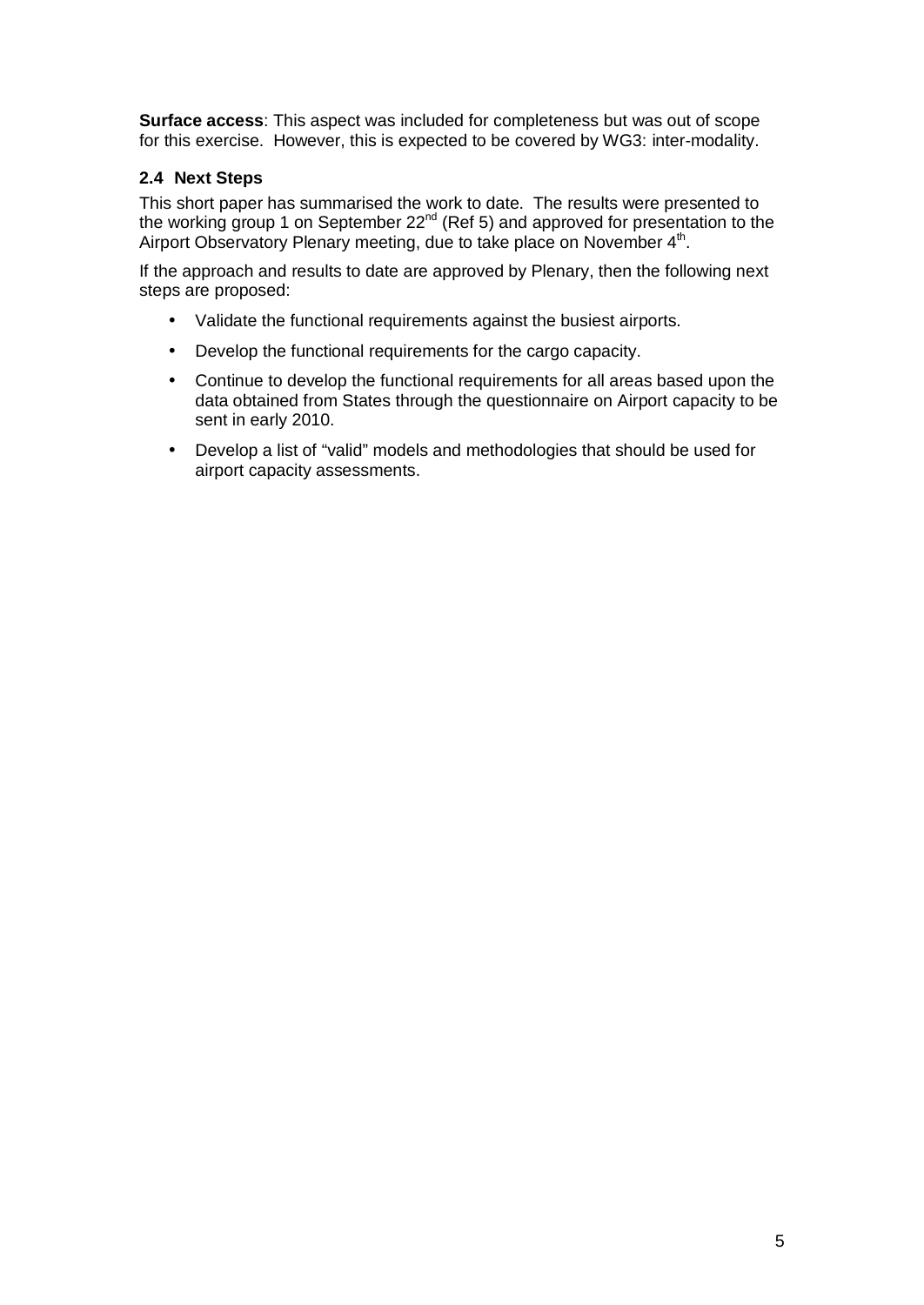# **Annex 1: Runway Capacity Definitions**

The following are a selection of definitions of capacity obtained through a brief literature review.

### **1. Declared Runway Capacity: DGAC**

All definitions are relative to a defined traffic structure (aircrafts, airlines, origins/destinations) when there is a continuous demand for service.

**Theoretical Runway Capacity**: Maximum runway flow, which can be achieved under ideal conditions regardless of level of service but in accordance with air navigation and airport operations rules. This capacity represents the maximum capacity of the runway.

**Operational Runway Capacity**: Maximum runway flow, which can be achieved over a sustained period of time, taking into account

- air navigation and airport operations rules;
- ATM and runway system management;
- Environmental constraints (noise, air pollution);
- and with an acceptable maximum delay for a limited period of time (quality level).

# **2. Declared Runway Capacity: NATS**

### **Runway Capacity.**

A certain level of delay is unavoidable if high runway utilisation is to be achieved. Therefore, the need for airport operators to balance throughput and delays has led to what is meant by runway capacity in the UK, and that is:

"the number of aircraft movements that may be scheduled to use a runway such that their average delay measured over a given period should not exceed a specified value, nor should the peak delay over the same period exceed a specified value"

### **Delays**

Delays referred to in the definition of runway capacity are those which occur solely from congestion at the airport during busy periods. These are departure delays at the stand or at the holding point – or arrival delays in holding stacks – which arise from the need to ensure that all the aircraft wanting to use the runway at the same time are safely separated.

### **3. Declared Runway Capacity: definitions from various sources**

The number of movements which can be handled in one hour.

The maximum number of aircraft that can be handled by a facility during a specified time period under conditions of continuous demand regardless of delay magnitude to aircraft, is called ultimate capacity (Hockaday and Kanafani, 1974)

Maximum throughput capacity (MTC) or saturation capacity indicates the average number of movements that can be performed on the runway system in 1h in the presence of continuous demand, while adhering to all the separation requirements imposed by the ATM system. (De Neufville & Odoni, 2003)

A measure of the maximum number of aircraft operations, which can be accommodated at the airport or airport component in an hour (US Federal Aviation Administration, Advisory Circular, AC 150/5060-5, 1983).